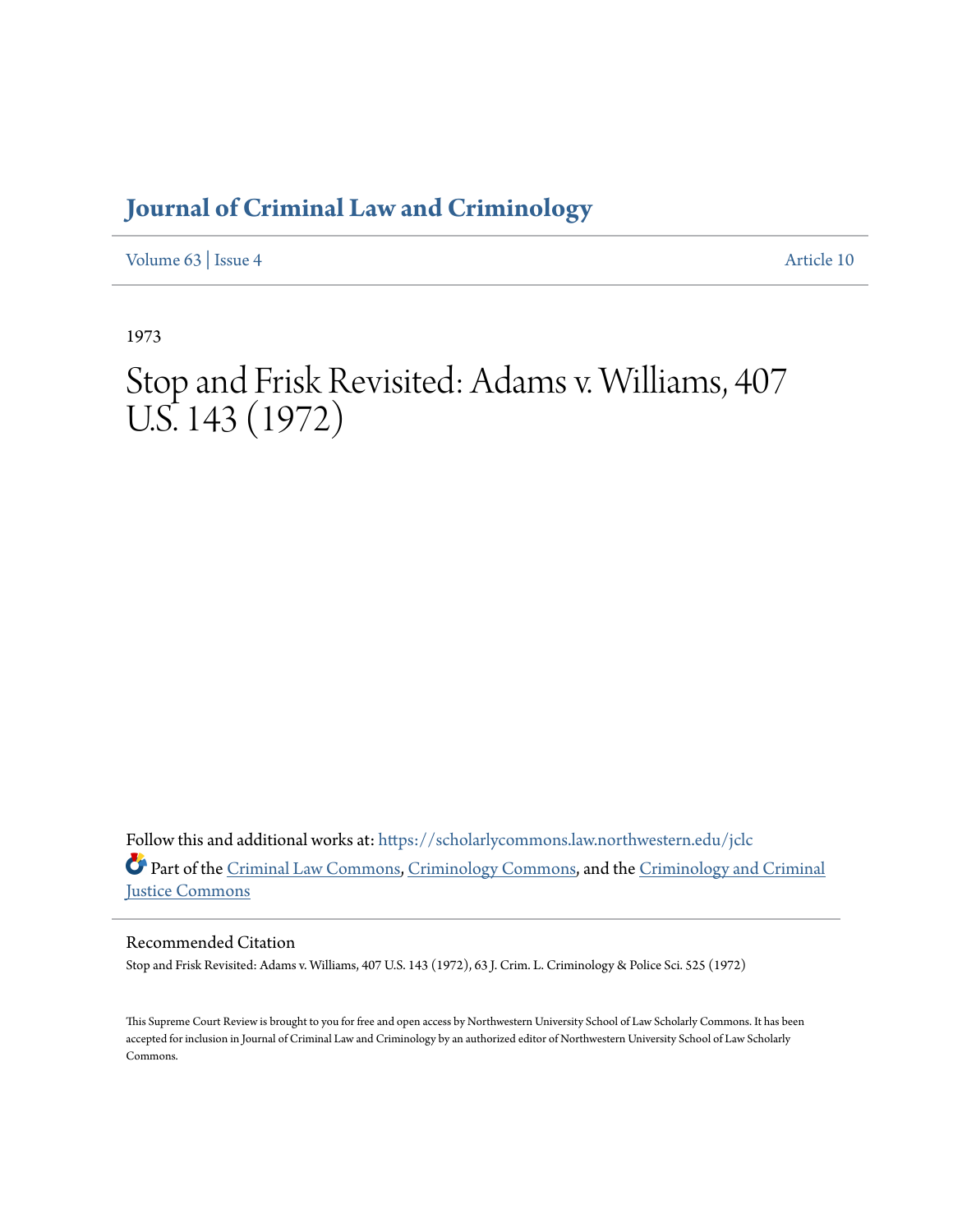a court order warranting the surveillance. If the witness in that situation were allowed full disclosure and a suppression hearing in the face of the evidence of legality, the result would be unreasonable delay of grand jury proceedings.<sup>72</sup> Thus, if the government establishes by warrant that the surveillance did not violate the procedures of Title III or the requirements of the fourth amendment, further proceedings only delay already overloaded judicial processes.

However, instead of admitting a surveillance which may or may not be legal, the government may flatly deny any surveillance of the witness. This was the situation in Egan, and Justice White and the dissent agree that in the face of the government denial the matter must end, and the witness must answer or be charged with contempt.<sup>73</sup>

#### *'A Id.*

**<sup>72</sup>***Id.* at 71. *See* Russo v. United States, 404 U.S. 1210 (1971). In *Russo,* Justice Douglas refused to stay a contempt sentence for refusal to answer questions before a grand jury. The petitioner claimed a **§2515**

## *"StoP and Frisk" Revisited:*

## Adams v. Williams, 407 U.S. 143 **(1972)**

In *Adams v. Williams*<sup>1</sup> the Supreme Court expanded the stop and frisk concept which it first enunciated four years ago in *Terry v. Ohio.2* In a **6** to **3** decision, the Court held that information furnished in person **by** an informant who was known to the officer, but whose record of reliability was poor, justified the police officer's subsequent approach and search of the suspect. This case lowers the standard of reliability necessary for information used to justify a stop and frisk, and

#### **1407 U.S.** 143 **(1972).**

<sup>2</sup> Stop and frisk was first recognized and accepted in Terry v. Ohio, **392 U.S. 1 (1968).** Until that case, police were permitted to make arrest or searches without warrants only when the facts within their knowledge satisfied the fourth amendment requirement of probable cause. *Id.* at 37. *Terry* allowed the "stop and frisk" of a suspect by a police officer who personally observed conduct which, in light of his experience, led him to believe that criminal activity could be imminent and that the persons involved might be armed and danger- ous. The Court noted that whether such action is called "stop and frisk" or "search and seizure," it is within the purview of the fourth amendment and added that the inquiry under the fourth amendment is the "reasonableness in all the circumstances." *Id.* at 17-19. Whether or not the officer's conduct was reasonable is determined **by** comparing the need to search **or** seize with the invasion the search or seizure entails. *Id.* at 21.

In sum, *District Court and Gelbard* indicate that the Supreme Court interprets Title III as strictly limiting the use of electronic surveillance techniques. Failure to comply with the prior judicial review provisions of Title III results in illegal surveillance even in a domestic security situation. In fact, *District Court* indicates that if there is any area in which, warrantless wiretaps will be upheld, that area is very narrow and is perhaps confined to the President's exercise of his power to protect the nation from foreign adversaries. *Gelbard* holds -that at least where the trial court determines that the surveillance was illegal, the Court will expand *Alderman* outside the criminal area. A grand jury witness charged with civil contempt may invoke a §2515 defense that the testimony requested is derived from the illegal interception of his conversations.

defense to the charge, but the government indicated that there must be some credible evidence that the prosecution violated the law before ponderous judicial machinery is involved to delay grand jury proceedings.

extends the stop and frisk concept to purely possessory crimes.

At about 2:15 A.M., in a high crime area of Bridgeport, Connecticut, an officer was approached by an informant "known" to him.3 The informant told him that a person (Williams), sitting alone in the front passenger seat of a nearby parked auto, was in possession of narcotics, and had a handgun in his waistband. The officer approached the car and told the occupant to open the door. When instead, Williams rolled down the window, the officer immediately reached inside the car and pulled a loaded revolver from the man's waistband. The gun was not visible to the officer outside the. car, but he found it in precisely the place the informer had told him it would be.4 Williams was immediately placed under arrest for illegal possession of a revolver.5 A search of his person *inci*dent to that arrest produced a quantity of heroin. In the auto a machete and second revolver were

3The officer was personally acquainted with the informant, who remained unnamed. The officer also knew the informant's poor history of reliability. *See* note 13 *infra.*

'407 **U.S.** at 145. *<sup>5</sup>*

*Id.*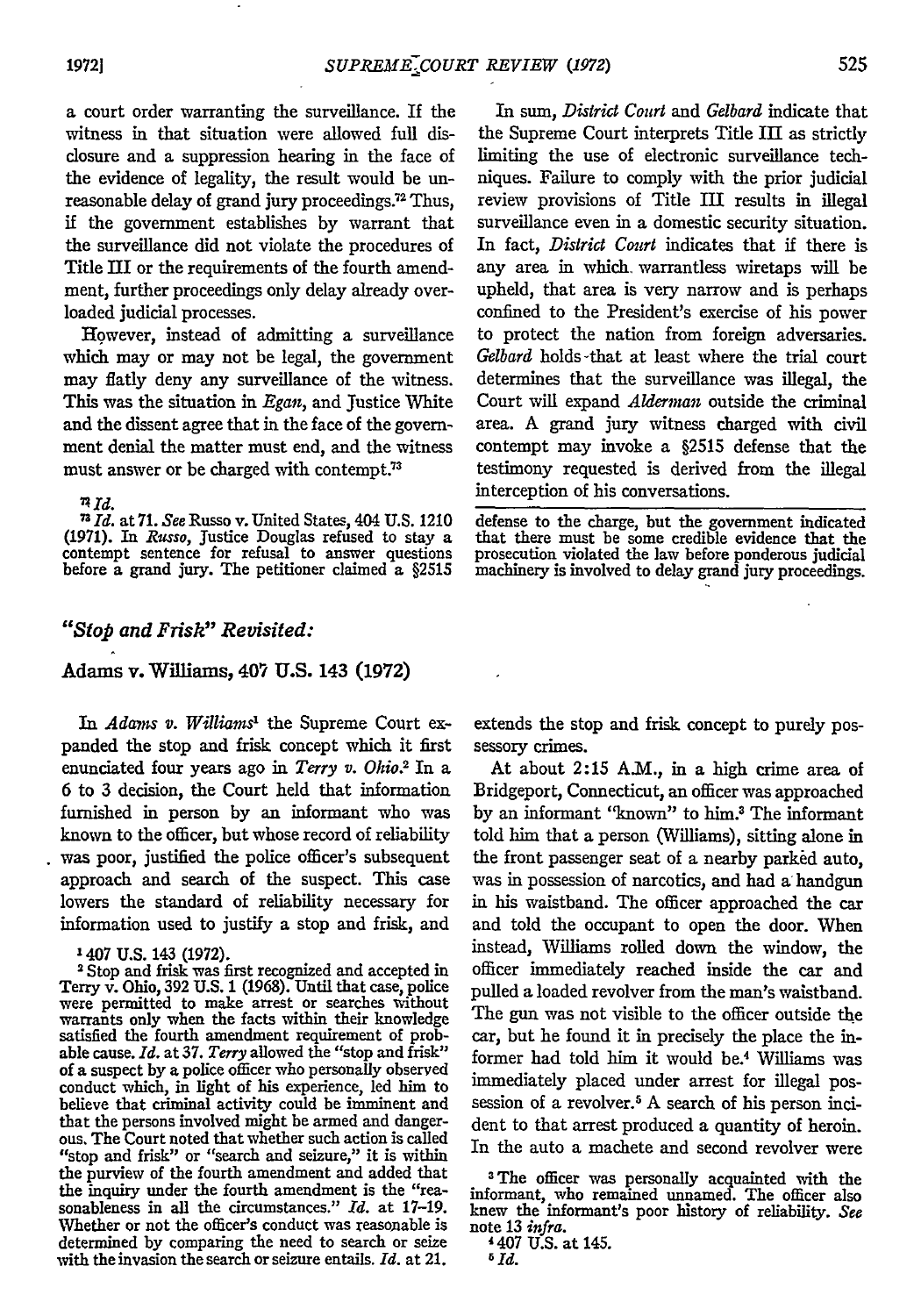discovered,<sup>6</sup> and Williams was subsequently convicted of illegal possession of weapons and narcotics. In an en banc reconsideration of Williams' *habeas corpus* appeal, the Second Circuit Court of Appeals ruled that the officer had neither probable cause to arrest Williams, nor sufficient cause for reaching into his waistband.<sup>7</sup> The Supreme Court reversed.

Stop and frisk was first recognized in *Terry v. Ohio.8* The *Terry* Court in an 8-1 decision,9 held that if an officer observes unusual conduct which reasonably leads him to suspect criminal activity, he may stop the individual for further investigation, even though there is no probable cause for -a search or arrest. In addition, *Terry* held that if in the process of such an investigation the officer has reasonable grounds to fear for his or bystanders' immediate safety he may search the suspect solely for the protective purpose of discovering weapons.<sup>10</sup> Such a stop and frisk procedure, the Court held, would not violate the fourth amendment.<sup>11</sup>

The basic question which separated the majority and the dissenters in *Adams* was whether or not the officer had information which was reliable enough to proceed to investigate the suspect.

**6 Id.** 7Williams v. Adams, 441 **F.2d** 394 **(2d** Cir. 1971). The opinion of Judge Friendly, which Justice Brennan quoted with approval, is found in the earlier panel opinion which had upheld the conviction. *See* Williams v. Adams, **43f** F.2d 30 (2d Cir. 1970).

**8 392** U.S. 1 (1968). A veteran member of the police force observed Terry and his companions behaving suspiciously. He first saw Terry, then another man, make several short walks in front of a jewelry store. Each time each man paused and looked into the window. The officer, believing that a robbery was being planned, approached and asked them for their names. planned, approached and asked them for their names. Receiving only a mumbled answer, he immediately "patted down" Terry's outer clothing and discovered a pistol. Terry was arrested and subsequently convicted pistol. Terry was arrested and subsequently convicted of carrying a concealed weapon. 392 U.S. at  $4-7$ .

**9** Justice Douglas was the only dissenter. *Id.* at 35. He argued that the majority had upheld a search which was not based on probable cause, thereby seriously threatening fourth amendment liberties. *See* note 11 *infra.* The majority in *Terry* expressly acknowledged that they were not concerned with probable cause, but rather only with the "reasonableness" of the officers actions. **392** U.S. at 20-22.

*10 Id.* at 30.

**"** U.S. CONsT. amend. IV:

The right of the people to be secure in their persons, houses, papers and effects, against unreasonable searches and seizures, shall not be violated, and no warrants shall issue, but upon probable cause, supported by oath or affirmation, and particularly describing the place to be searched, and the per- sons or things to be seized. His suspicion, whether justified or not, was based almost entirely upon the informant's information.<sup>12</sup> Thus, the dispute centered around whether an informant, whose previous information had not led to arrests,<sup>13</sup> could alone provide sufficient justification for the initial stop of the suspect.

Justice Rchnquist, writing for the Court, held that the information was sufficient to justify the stop. His reliance on the informant's credibility contrasts sharply with earlier Supreme Court cases regarding informants and the weight to be given their information in establishing probable cause for search or arrest.<sup>14</sup> The opinion recognized this contrast, 15 but refused to accept the earlier cases as controlling. *Adams* did not involve the establishment of probable cause, but rather the establishment of a "reasonable suspicion." **16** Thus, the Court did not feel bound by cases which described the degree of credibility required of an informant to establish probable cause. *Adams is* a clear and unprecedented statement that information given by an informer of questionable reliability may, under certain circumstances, justify a stop and frisk.

Justice Rehnquist's opinion indicates what those circumstances are. First, Rehnquist noted that the informant was known personally to the officer. However, *Terry's* requirement that the officer be able to produce articulate reasons to support his

<sup>12</sup> The incident took place in a high crime area at 2:15 A.M. These facts may have affected the officer's suspicions. 407 U.S. at 144.

<sup>13</sup> The informant had earlier reported homosexual activity at a local railroad station, but subsequent<br>investigation had produced no "substantiating evi-<br>dence." *Id.* at 156 (Marshall, J., dissenting).<br><sup>14</sup>The issue of reliability of an informant has been

considered in many Supreme Court decisions. Aguilar v. Texas, 278 U.S. 108, 114 (1964), held that an affidavit, based solely on the hearsay report of an unidentified informant, must set forth "some of the underlying circumstances from which the officer concluded that the informant was 'credible' or his information 'reliable.'" In Spinelli v. United States, 393 U.S. 410 (1969), the Court rejected an affidavit which did .not sufficiently state the circumstances from which the offiicer drew his conclusions. In United States v. Harris, 403 U.S. 573 (1971), an affidavit was held to establish probable cause, even though it did not assert that the informant had been previously reliable, since the Court felt other information established the likelihood that his information was correct.<br> $^{15}$   $^{407}$  <sup>T</sup><sub>2</sub>...  $^{\prime}$ <sup>44</sup>.

<sup>16</sup> "Reasonable suspicion" has become the term commonly used to describe a situation in which an officer justifiably suspects criminal activity, but the suspicion is not based on enough information to constitute probable cause. *See* Terry v. Ohio, 392 U.S. **1,** 37 (1968).